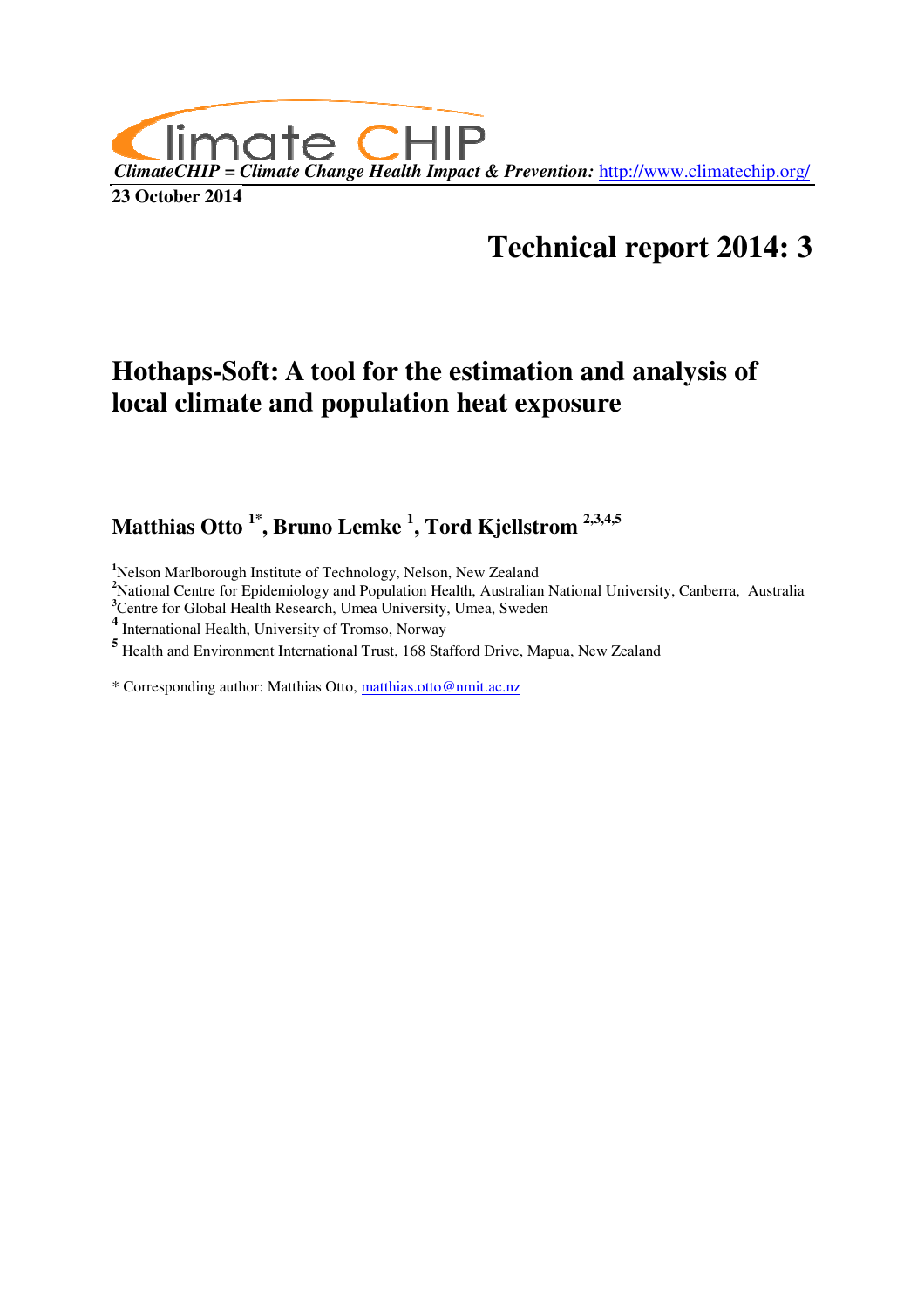#### ABSTRACT

Researchers often access weather station data from multiple sources to identify and estimate current and future heat exposures. Many resources are freely available; however, numerous steps are often involved to convert raw data to meaningful values for evaluation, research and publication.

Global weather data collected and re-distributed by NOAA, "Surface data, Global Summary of the Day" (GSOD 2012) was chosen as the primary source for the analysis and presentation software described here. No attempts were made to correct errors or interpolate missing data: missing data is shown as gaps in the charts and not included in the statistics. Data by the Climatic Research Unit (CRU-3) is included for quality control, which has been rigorously tested and is commonly used by climate modellers.

Assuming 18,500 weather stations collected by NOAA containing at least one month of useful daily data over the 30 years needed to detect meaningful trends, and the parameters contributing to human heat exposure, more than 800 million data points are eligible for analysis.

The developed software tool, named Hothaps-Soft, allows for rapidly locating weather stations by name or longitude/latitude, analysing data density, and importing into a database. Once imported, time trends, statistics and analyses of the readings and calculated heat exposure indices (WBGT, UTCI) can be exported numerically or displayed/printed in graphical, publication-ready, and customisable formats.

Hothaps-Soft, including the source dataset, will run off a USB memory device on a Windows-compatible computer<sup>\*</sup> without any installation or Internet connection, an important aspect for researchers in developing countries where heat exposure is of particular concern.

 $\overline{a}$ 

<sup>\*</sup> The software has been tested on Windows XP, Vista, Windows 7 and 8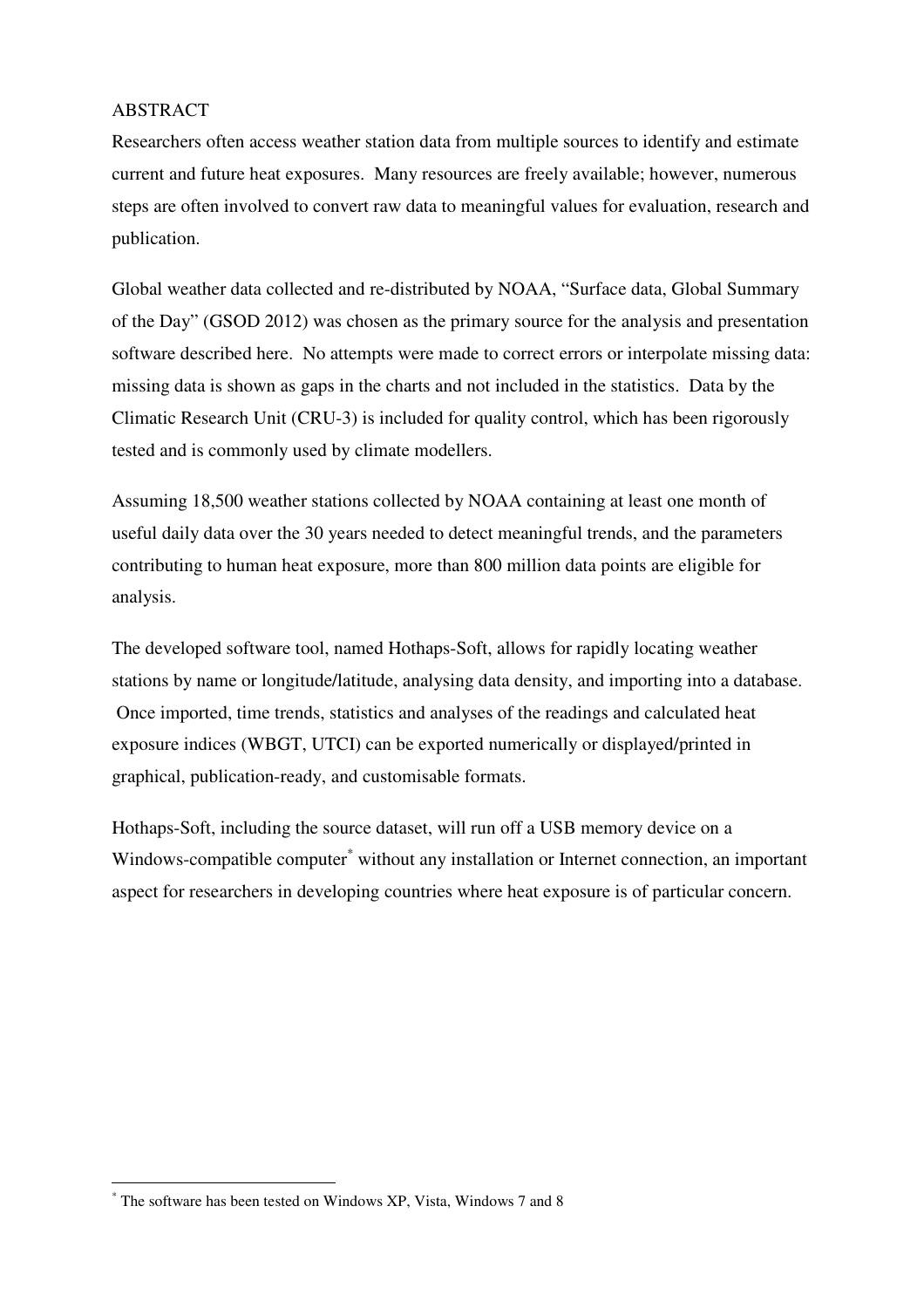### **INTRODUCTION**

The growing awareness of the impact of climate conditions on human society and the projections of future climate change (IPCC 2007) necessitates user-friendly tools for analysis and interpretation of local climate and weather data. A key issue for human health and work productivity is daily and hourly heat exposure in workplaces (Kjellstrom et al. 2009a). Physiological limits to human body heat balance and the narrow range of core body temperature that needs to be maintained to protect health and performance (Parsons 2003), means that accurate estimates of heat stress are needed so that preventive actions can be taken when local climate conditions exceed certain limits (ISO 1989, ACGIH 2009).

Most of the global population live and work in hot tropical or sub-tropical areas and climate change projections of standard climate variables (IPCC 2007) indicate that the ambient heat exposure situation is going to get worse. A tool that uses such variables from daily routine weather station data and grid cell based climate estimates was therefore developed by our team.

We carried out preliminary work to study weather station data and global grid cell data, and to calculate heat stress indices and time trends. This work used spreadsheets and macros to extract the relevant information from various data sources involving a number of stages, many of which required manual input. In addition to being time-consuming, these processes generated large numbers of individual files.

We decided to prepare a user-friendly software tool because no "off-the-shelf" solutions provided the functions necessary for extracting data from raw text-files and producing statistical analyses and publication-ready charts. The development and initial use of the software has been a component of the global HOTHAPS (High Occupational Temperature Health and Productivity Suppression) research program (Kjellstrom et al. 2009b), and testing in different locations has created important feedback for improvements to the software.

The purpose of Hothaps-Soft is to provide researchers, government officers, community organizations, enterprise managers, occupational health staff and environmental professionals with a tool to locate weather stations of interest, based on geographic or other criteria, from a large global catalogue, study the characteristics of the climate variable measurements and calculate selected heat stress indices.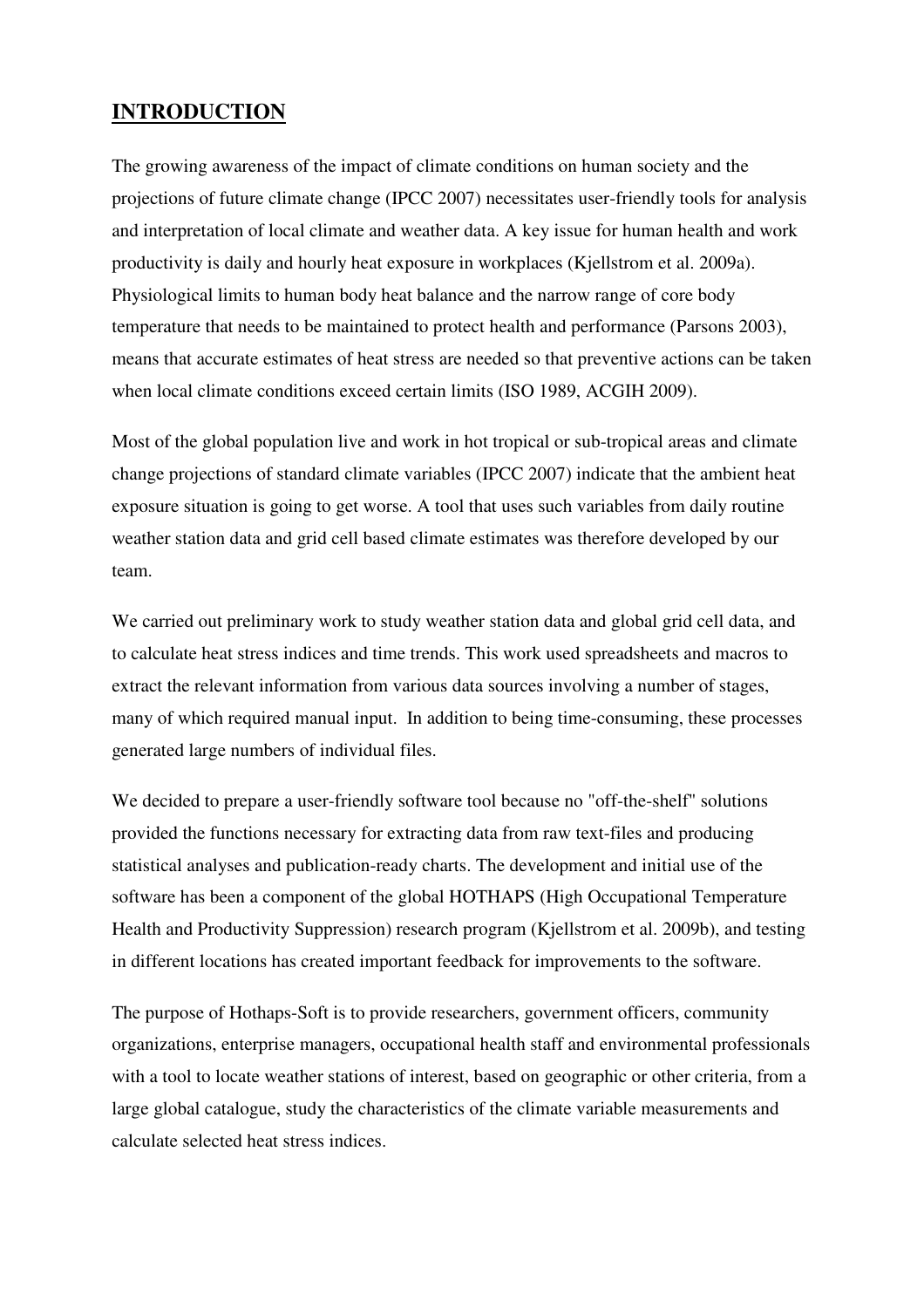# **DATA AND METHODS**

### **Source data**

Datasets freely available (to scientists) that have both humidity and temperature data required for calculating heat stress indices include:

- Daily weather station data readings published by the National Oceanic and Atmospheric Administration as the Global Summary of the Day (GSOD 2012)
- Monthly grid-cell  $(0.5^{\circ} \times 0.5^{\circ})$  estimates, derived from weather station readings produced by the Climate Research Unit at the University of East Anglia, UK (CRU-3)

The GSOD set consists of a series of space-delimited text files, which can be downloaded as annual archives, each containing the weather data recordings of all stations collected by NOAA. The compressed archives for a 30 year period amount to about 2GB of data.

GSOD is derived from the Integrated Surface Hourly (*ISH*) database by calculating daily averages. The readings cover a period from early in the 20th century up to the present day for approx. 30,000 weather stations to which only minimal eliminations of obviously erroneous data were applied (Lott 2004). No attempts were made to add or interpolate missing data. Recorded parameters include dew point, rainfall, maximum, minimum and mean temperature, maximum and mean wind speed. Missing or grossly implausible readings are marked as invalid. As weather data prior to 1980 was often recorded manually rather than electronically, we have chosen daily records since 1980 until the present. Annual updates can be applied as soon as new data becomes available, normally in the first few days in January.

The CRU dataset consists of a global data-grid where all (land-based) cells have been calculated by processing data from relevant weather stations with the aim of excluding local "urban heat island" effect (Oke 1973). Thus, rural weather station data inside a grid cell are given more influence on the grid cell results than urban stations (Mitchell & Jones 2005). The version of the CRU data set used, CRU-TS3.1, covers monthly averages of Tmin, Tmax, Tmean, humidity, cloud cover, precipitation, frost and wet day frequency data, and is available from 1901 to 2009 (CRU-3).

While GSOD is the primary data source, the data from the CRU-TS3.1 set has been imported into the database to provide quality control *comparison values* for dew point, mean and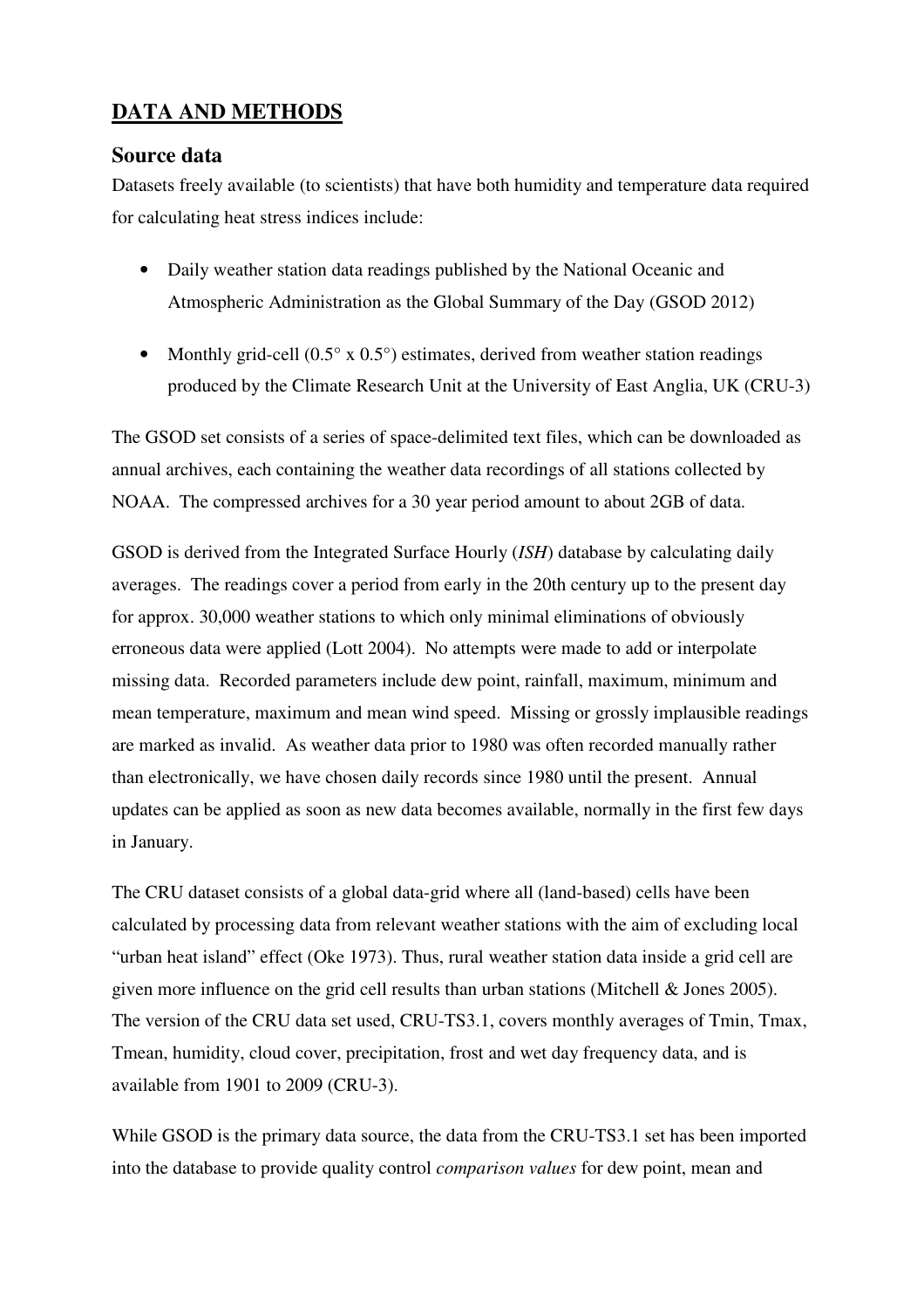maximum temperatures. The CRU data is only available in the form of monthly averages that disallow daily threshold analyses (see below). There are credibility risks in manipulating and homogenising raw data (Hickman & Randerson 2009), so no data manipulation is attempted by Hothaps-Soft. However, where readings are covering less than 90% of the relevant period (month or year) they are excluded from monthly and annual statistics, and are not presented in the software's output.

### **Lazy loading**

After removing obviously unsuitable stations (see Data Reliability and Filtering below) there are still 18,000+ land-based GSOD stations available to the user. Importing all these stations into the database did not seem sensible. The project's strategy employs an on-demand (*lazy*) loading strategy for these reasons:

- The majority of these stations contain insufficient data for many studies.
- Filling the database with all available GSOD data would impair performance and unnecessarily increase memory demand, especially on portable computing devices.
- The import, filtering and pre-processing algorithms have been modified several times throughout the development process. Importing all available raw data for each iteration was not feasible, given the time required for a complete import.

The user can locate a weather station by code, name, country or geographic coordinates from the raw dataset, ascertain how much data is available for that station by running an analysis step (see below), and then import the station's data if it meets the requirements. Importing and pre-processing data for one station takes about 15 seconds on a present day PC/laptop.

# **Data importing**

Hothaps-Soft utilises a database managed by a ubiquitous open-source database management system (MySQL); common Microsoft software products (Microsoft .NET, Mitchell 2009) were chosen as the programming platform for their well supported rapid development systems. The programming language is C#.

For analysing the raw GSOD data and importing them into the database the compressed files are expanded into plain text and then parsed. Heat stress indices WBGT and UTCI are calculated using published formulas (see below) and stored during importing. Unavailable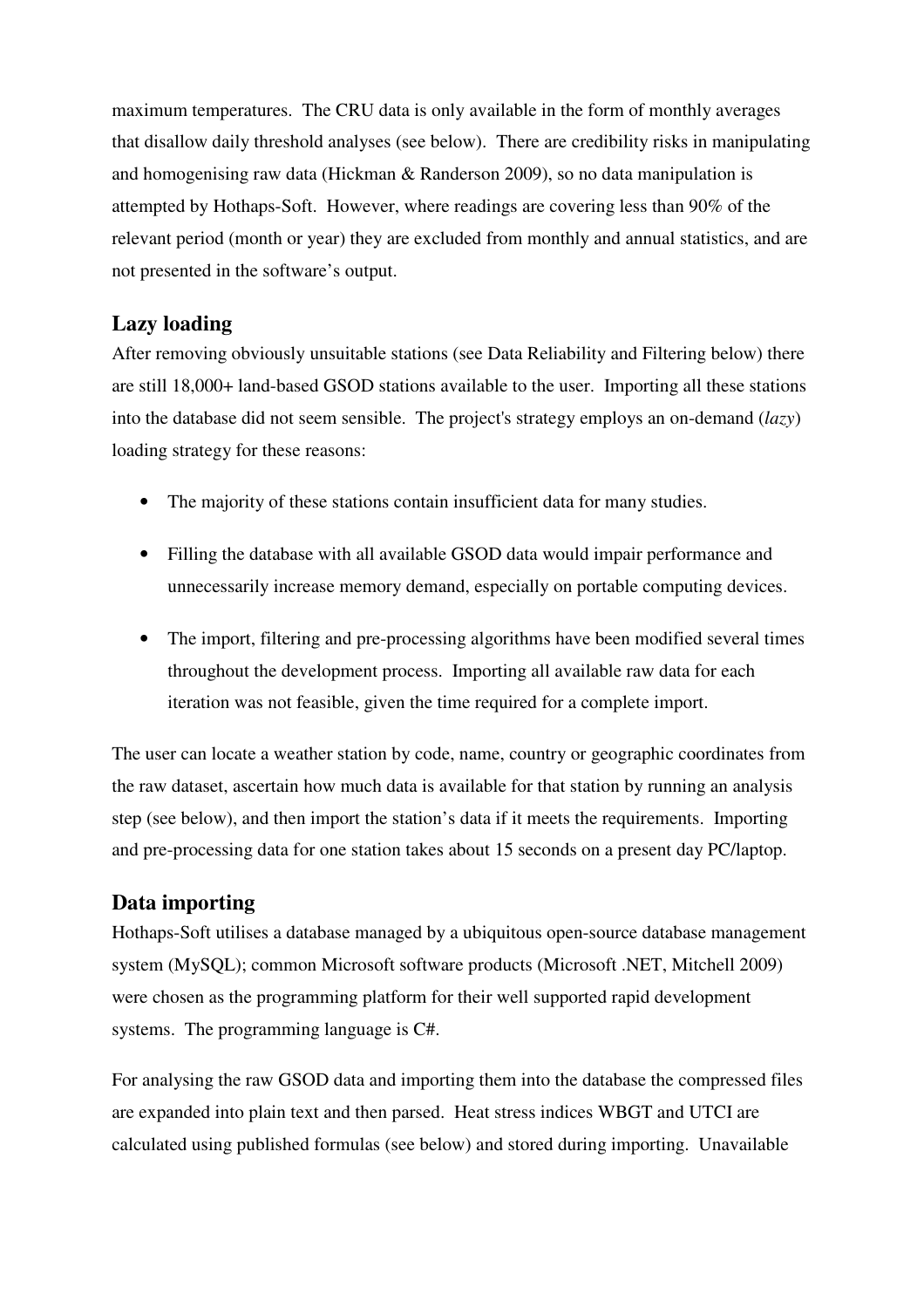readings, represented as 999 or 9999 values in the raw data, are recorded as *nulls* in the database.

In order to improve speed and flexibility of use, and to be able to rapidly plot any combination of graphs and trends in the same chart, some database *denormalisation*† had to be applied. For example, to produce one 30 year graph of a single measurement (e.g. maximum temperature), 10,950 records (30 years \* 365 days) would have to be read from the database, counted, then filtered according to the imposed 90% *reliability criterion* (see below) and subsequently averaged for each year or month. A composite chart may contain 10 graphs requiring reading in excess of 100,000 data points. While these numbers are not exorbitant for a modern computer, it would make the user experience sluggish and less useful when exploring and analysing many combinations of readings. For this reason, as part of the *import* step the daily data is processed and the results stored in a second table. The *Monthly Averages* table contains *monthly* as well as *annual averages* for each measurement and station which passes the 90% criterion. This reduces the number of database reads per graph to one per year, with no filtering, averaging or other processing required. Once imported, viewing any combination of data and trends in graphical form, or exporting statistical data in numeric form, is virtually instant.

### **Data reliability, analyzing and filtering**

 $\overline{a}$ 

It was anticipated that data availability and reliability was going to be a major concern. NOAA aggregates data from thousands of stations. Variability of local conditions (e.g. stations being moved, renamed, equipment replaced, upheavals like natural disasters, wars, strikes, and more mundane electricity interruptions) over the 30 year period renders some weather data as patchy.

During the early development stages of Hothaps-Soft a number of special methods and functions have been implemented to deal with the completeness (or "data density") of the GSOD data set. One of the metadata<sup>‡</sup> files provided by NOAA is the *Historic Integrated Surface Hourly Database Station List* (ISH-History). It contains information pertaining to all past and present stations. In 2010 the number of stations in this list was in the region of 30,000.

<sup>&</sup>lt;sup>†</sup> Denormalisation is a concept in database design, where certain best-practice rules are broken, for example by storing calculated data, thus causing logical duplication and compromising data integrity. Denormalisation is often used to improve performance.

<sup>‡</sup> Metadata, sometimes called "data about data" is not the actual data of the problem domain, but *describes* the relevant data. Metadata may entail, for example, column headings, data types (e.g. numbers or text), the meaning or context of the data (e.g. a legend) or the number of records.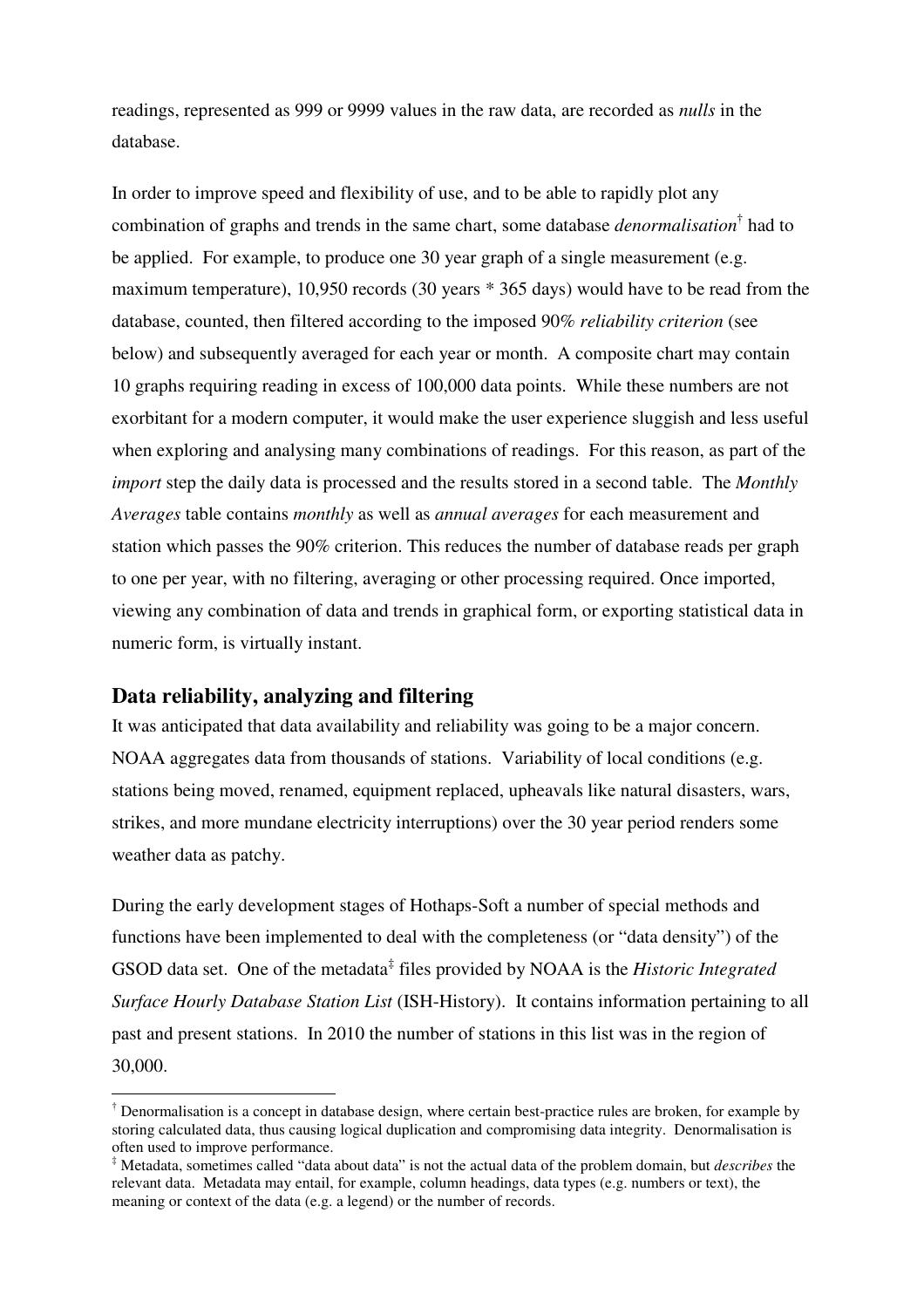To make Hothaps-Soft more useful, the likelihood of the user locating stations that don't contain any useful data for the desired period had to be reduced. In the first instance any socalled *Bogus* stations where removed, as well as data from buoys, and any that could clearly be identified as invalid or test entries. Further, a function was built into the software to identify and purge stations that contain no data for the specified year range (1980 to the present). The remaining list of approx. 18,500 stations forms the table currently used for the user to choose stations from.

Additionally, a function has been implemented that produces a breakdown of the number of stations and their complete years (containing 90% or more complete readings). This shows that just 1,733 stations having near complete readings for all of the years between 1980 and 2010. Table 1 shows details of the station attrition.

|                                     |          | <b>Stations</b> |                                                        |
|-------------------------------------|----------|-----------------|--------------------------------------------------------|
| All stations (ISH-History)          |          | 29,704          |                                                        |
| Bogus, buoys etc.                   | $-2.090$ | 27,614          |                                                        |
| 1980-2010:                          |          |                 |                                                        |
| No data                             | $-9.035$ |                 | 18,579 $\Rightarrow$ Number of stations offered in the |
| Less than 1 yr of data              | $-4,488$ | 14,091          | software                                               |
| Between 1 and 10yrs of data         | $-7,351$ | 6,740           |                                                        |
| Between 11 and 20yrs of data        | $-2.934$ | 3,806           |                                                        |
| Between 21 and 30yrs of data -2,073 |          |                 | $1,733$ => Number of stations containing               |
|                                     |          |                 | 90% or more data in each year                          |

**Table 1: Historic integrated surface (ISH) hourly station breakdown** 

Hothaps-Soft provides a number of data analysis functions with regards to data completeness. Before any data is imported into the database, the raw NOAA/GSOD set can be scanned for availability of data. Table 2 shows the analyses for 2 weather stations: Dallas Fort Worth airport shows a near complete set of readings for the specified period (1980 to 2012). The numbers in brackets show the "data density" (percentage of days containing any recordings). Note the completeness value of 99.7% in 2007, caused by one day without data for that year. This is tolerated by the software as it is well above the imposed acceptability threshold of 90%, and the data may be used for statistics, such as calculating averages and for producing complete graphics.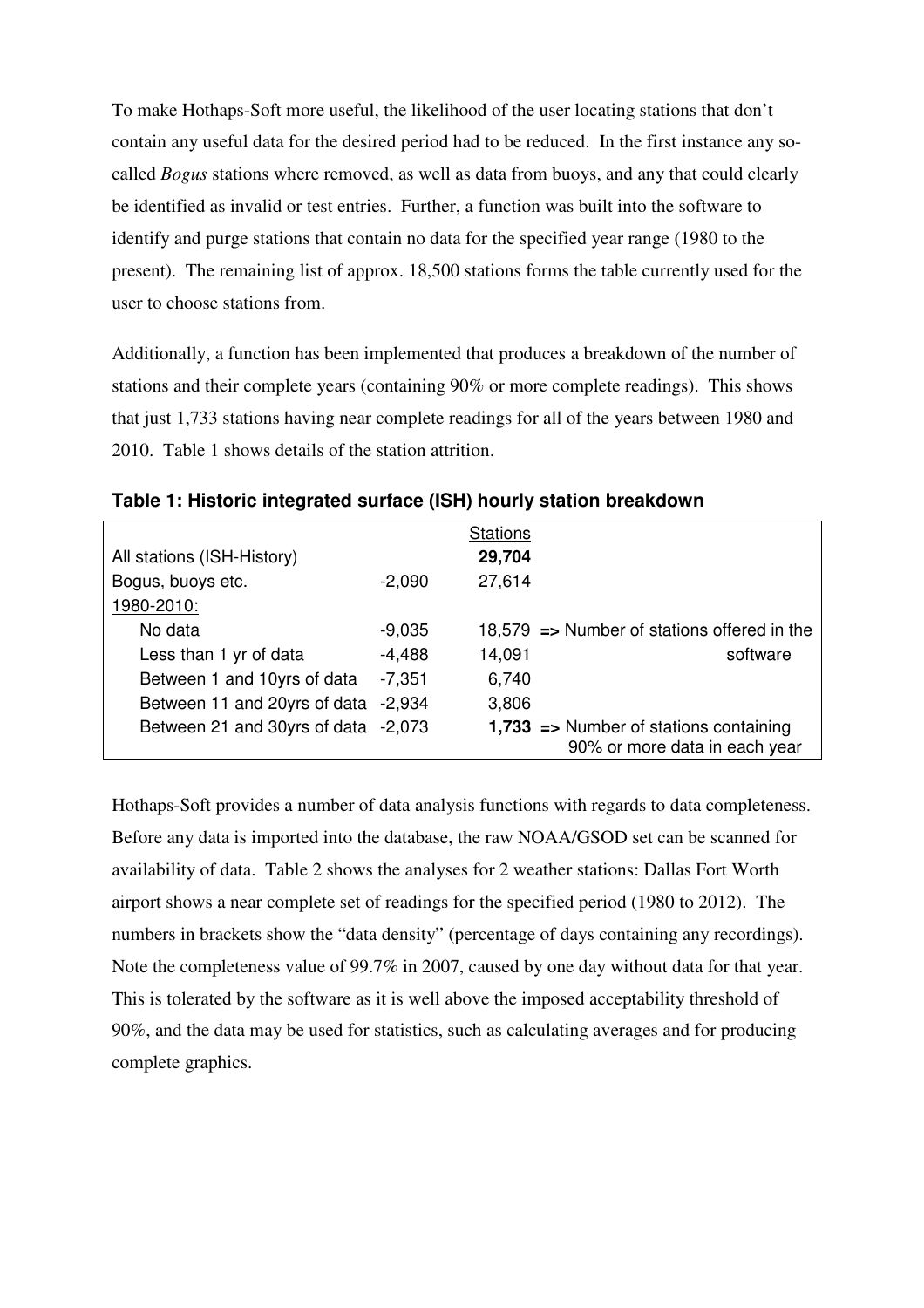### **Table 2: Sample output analysis of raw daily NOAA/GSOD data from 2 weather stations: Dallas Airport (near complete) and Mexico City (incomplete)**

| Analysing NOAA for DALLAS-FORT WORTH/F (722590-03927):                |
|-----------------------------------------------------------------------|
| 33 year(s), 12053 records (99.9%)                                     |
| 1980(100.0%), 1981(100.0%), 1982(100.0%), 1983(100.0%), 1984(100.0%), |
| 1985(100.0%), 1986(100.0%), 1987(100.0%), 1988(100.0%), 1989(100.0%), |
| 1990(100.0%), 1991(100.0%), 1992(100.0%), 1993(100.0%), 1994(100.0%), |
| 1995(100.0%), 1996(100.0%), 1997(100.0%), 1998(100.0%), 1999(100.0%), |
| 2000(100.0%), 2001(100.0%), 2002(100.0%), 2003(100.0%), 2004(100.0%), |
| 2005(100.0%), 2006(100.0%), 2007(99.7%), 2008(100.0%), 2009(100.0%),  |
| 2010(100.0%), 2011(100.0%), 2012(100.0%)                              |
|                                                                       |
| Analysing NOAA for MEXICO CITY (766800-99999):                        |
| 33 year(s), 7006 records (58.1%)                                      |
| 1980(68.9%), 1981(71.0%), 1982(53.2%), 1983(66.0%), 1984(68.6%),      |
| 1985(60.3%), 1986(51.2%), 1987(38.9%), 1988(29.5%), 1989(76.4%),      |
| 1990(84.1%), 1991(83.8%), 1992(65.3%), 1993(59.5%), 1994(68.5%),      |
| 1995(83.3%), 1996(96.7%), 1997(95.3%), 1998(88.8%), 1999(59.5%),      |
| 2000(20.5%), 2001(3.3%), 2002(4.4%), 2003(2.5%), 2004(4.1%),          |
| 2005(40.3%), 2006(52.3%), 2007(59.5%), 2008(60.9%), 2009(66.6%),      |
| 2010(66.0%), 2011(89.6%), 2012(79.5%)                                 |

While many of the major city weather stations, especially those allied to international airports, provide near complete data, some locations present interesting challenges: Downtown Mexico City (Table 2) is an example of a station with highly patchy data. It appears that this station hasn't got a single complete year of data, and only 2 years above the 90% completeness threshold.

If the selected stations have already been imported into the database, the *imported* data is also analysed and the results displayed in the same way as in Table 2. By comparing the NOAA/GSOD and database analyses the user can ascertain how many records (years) have been imported already. This is useful for longitudinal studies: as NOAA is regularly adding new data to their collection, this step helps the user decide whether it is necessary to import newly available data.

Once imported, the user can execute a *Detailed Analysis* to find how many variables above the 90% threshold are available for each month of each year (Table 3). A maximum of 7 variables (dew point, rainfall, maximum, minimum and mean temperature, maximum and mean wind speed) are extracted from GSOD. The numbers shown indicate how many of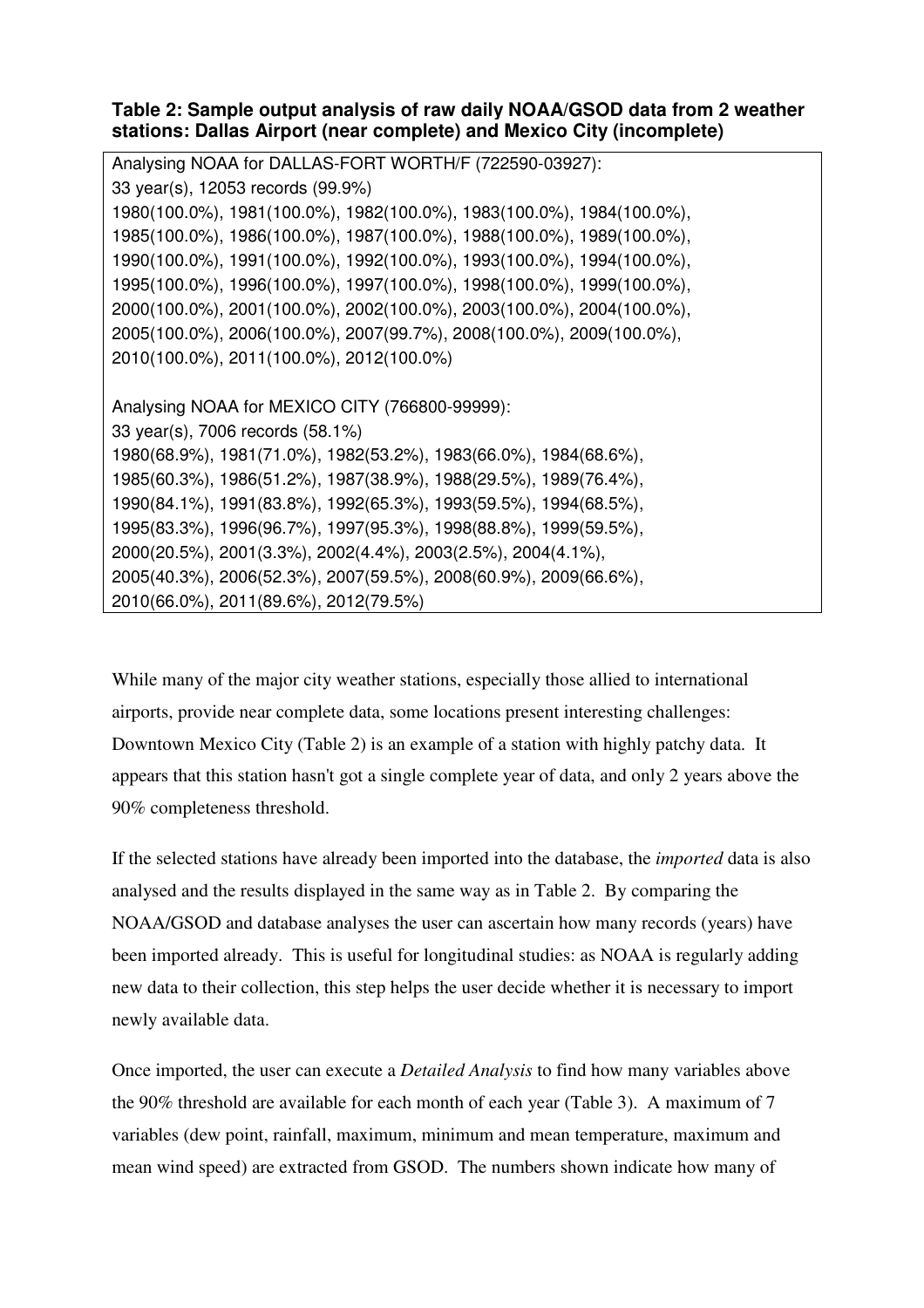these 7 variables reach the 90% threshold in each given month (1-12), and for the whole year (first column, labeled *Yr*).

| <b>MEXICO CITY</b> |              |          |          |          | Month:   |          |   |          |   |          |          |          |          |                                                              |
|--------------------|--------------|----------|----------|----------|----------|----------|---|----------|---|----------|----------|----------|----------|--------------------------------------------------------------|
|                    | Yr           |          | 2        | 3        | 4        | 5        | 6 | 7        | 8 | 9        | 10       | 11       | 12       | No variable with at least 90% data                           |
| 1980:              | $\Omega$     | $\Omega$ | $\Omega$ | $\Omega$ | $\Omega$ | 0        | 0 | 0        | 0 | O        |          |          |          | density in any month in these years                          |
| 1981:              | $\Omega$     | $\Omega$ | $\Omega$ | $\Omega$ | $\Omega$ | $\Omega$ | 0 | 0        | 0 | $\Omega$ | 0        | 0        | 0        |                                                              |
| .                  |              |          |          |          |          |          |   |          |   |          |          |          |          | A year with a complete data set                              |
| 1994:              | 0            | 0        | 0        | 0        | 0        | 0        | 0 | 0        | 6 | 0        | 0        | $\Omega$ | $\Omega$ |                                                              |
| 1995:              | <sup>0</sup> | $\Omega$ | $\Omega$ | $\Omega$ | $\Omega$ | 7        | 0 | 7        | 7 | 6        | 7        | 5        |          |                                                              |
| 1996:              |              |          |          | 7        |          | 7        | 7 | 7        |   |          |          |          |          |                                                              |
| 1997:              |              |          |          |          |          |          |   |          |   |          |          |          | $\Omega$ | Even though the majority of months                           |
| 1998:              |              |          |          |          |          |          |   |          |   |          |          |          | 0        | have sufficient data, there are not                          |
| 1999:              | <sup>0</sup> |          |          | O        | ი        | ი        | O | 0        |   |          |          |          |          | enough days with readings to calculate<br>an annual average. |
| .                  |              |          |          |          |          |          |   |          |   |          |          |          |          |                                                              |
| 2007:              | $\Omega$     | 0        | 0        | 0        | 0        | 0        | 0 | 0        | 5 |          | 0        | 0        | 0        |                                                              |
| 2008:              | $\Omega$     | $\Omega$ | $\Omega$ | $\Omega$ | $\Omega$ | $\Omega$ | 0 | $\Omega$ | 0 | 0        |          |          |          | 5 of possible 7 values (temp, dew point                      |
| 2009:              | $\Omega$     | $\Omega$ | 0        | $\Omega$ | $\Omega$ | $\Omega$ | 0 | 0        | 0 | 0        | $\Omega$ | $\Omega$ | $\Omega$ | etc.) have sufficient data. User must                        |
| 2010:              | <sup>0</sup> | $\Omega$ | $\Omega$ | $\Omega$ | 0        | $\Omega$ | 0 | 0        | 0 | 0        |          | $\Omega$ | $\Omega$ | view chart to see which.                                     |
| 2011:              | <sup>0</sup> | $\Omega$ |          |          | 0        |          |   |          |   |          |          |          | 0        |                                                              |

**Table 3: Sample output detailed analysis of data density:** 

#### **90% Threshold**

A tolerance threshold is required since only a limited number of stations have 100% records. If too much data is missing the annual and monthly data becomes too distorted. After working with datasets of varying degrees of completeness, it was found that, depending on location and clustering of the data loss, up to 10% missing daily data (three days missing in a month) has no substantive effect on averages and trends in most cases.

Monthly averages are only calculated and included in the "Monthly Averages" database table if there are no more than two missing days each month. As a result a graph showing the average November temperatures for a station would have a gap in 1999 for example, if in November of that year less than 27 readings are available (Figure 1).

Annual averages are calculated by averaging a year's monthly averages - irrespective of their level of completeness - after weighting them with the numbers of days in each month. The 90% threshold is applied to annual averages so that annual average data points are stored for plotting or trend analysis only if at least 329 daily recordings are available for that year. Figure 1 shows an annual graph, a graph for the coolest month (November) and the hottest month (May). Gaps are apparent for years and months where available readings fall below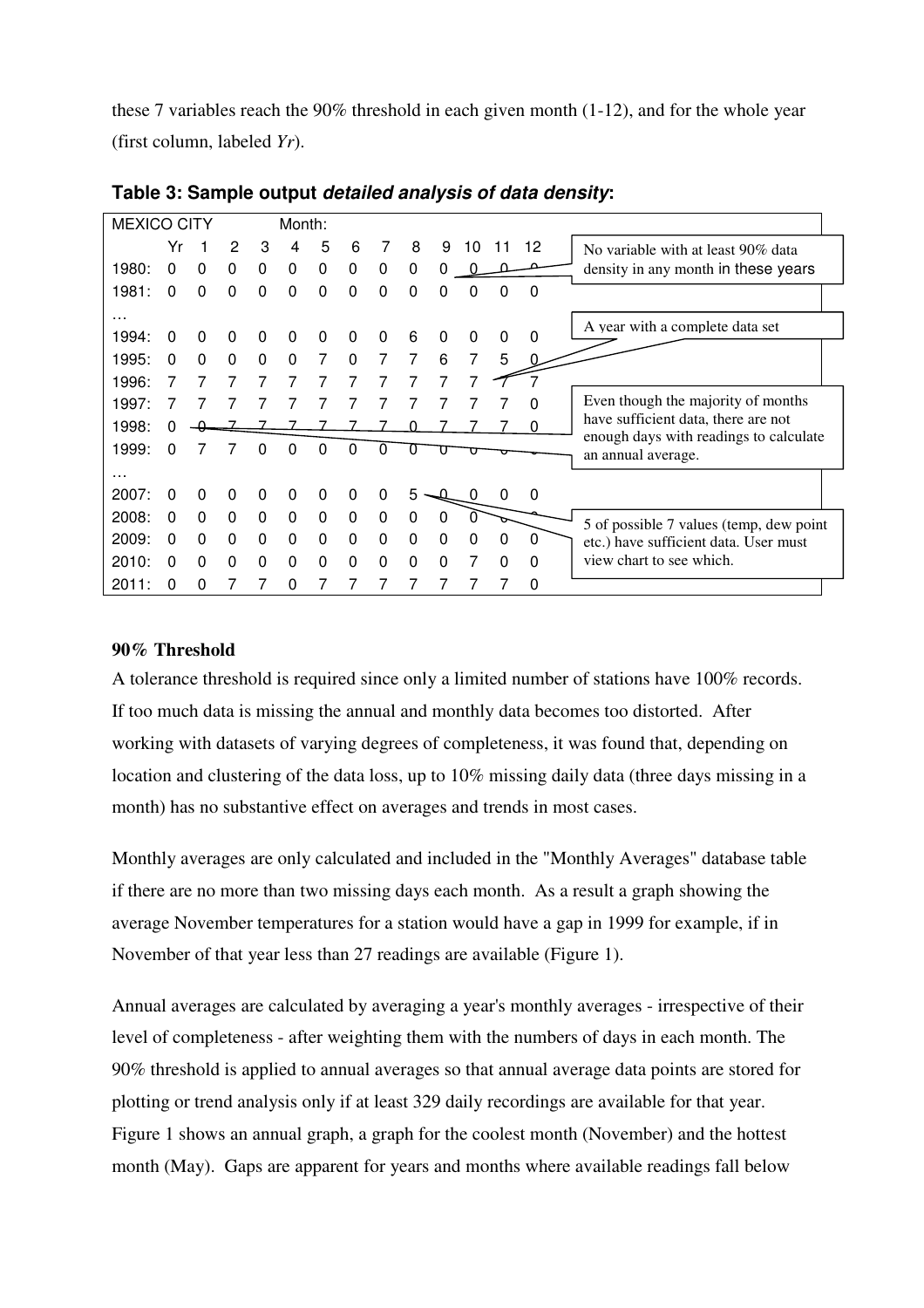



**Fig 1: Sample chart with gaps in monthly and annual graphs** 

### **WBGT, heat stress index**

 $\overline{a}$ 

In addition to filtering and importing raw weather station measurements Hothaps-Soft calculates two heat stress indicators. They are added to the database and can be plotted like the actual weather data readings and statistical calculations performed on them. The widely used Wet Bulb Globe Temperature (WBGT) is calculated upon importing GSOD weather station data. Calculating *outdoor* WBGT requires solar radiation data. While direct solar radiation hitting the planet is well known, actual local radiation is affected by cloud cover, which varies greatly by location and time. Actual solar radiation data has not routinely been recorded by weather stations over the desired 30-year time span, and calculation of outdoor WBGT has therefore been excluded from the scope of this software application in favour of *indoor* WBGT, which corresponds to the human body's experience of heat stress indoors or in full shade.

<sup>§</sup> Note that the X-axis gridlines mark the *beginning* of the labelled year.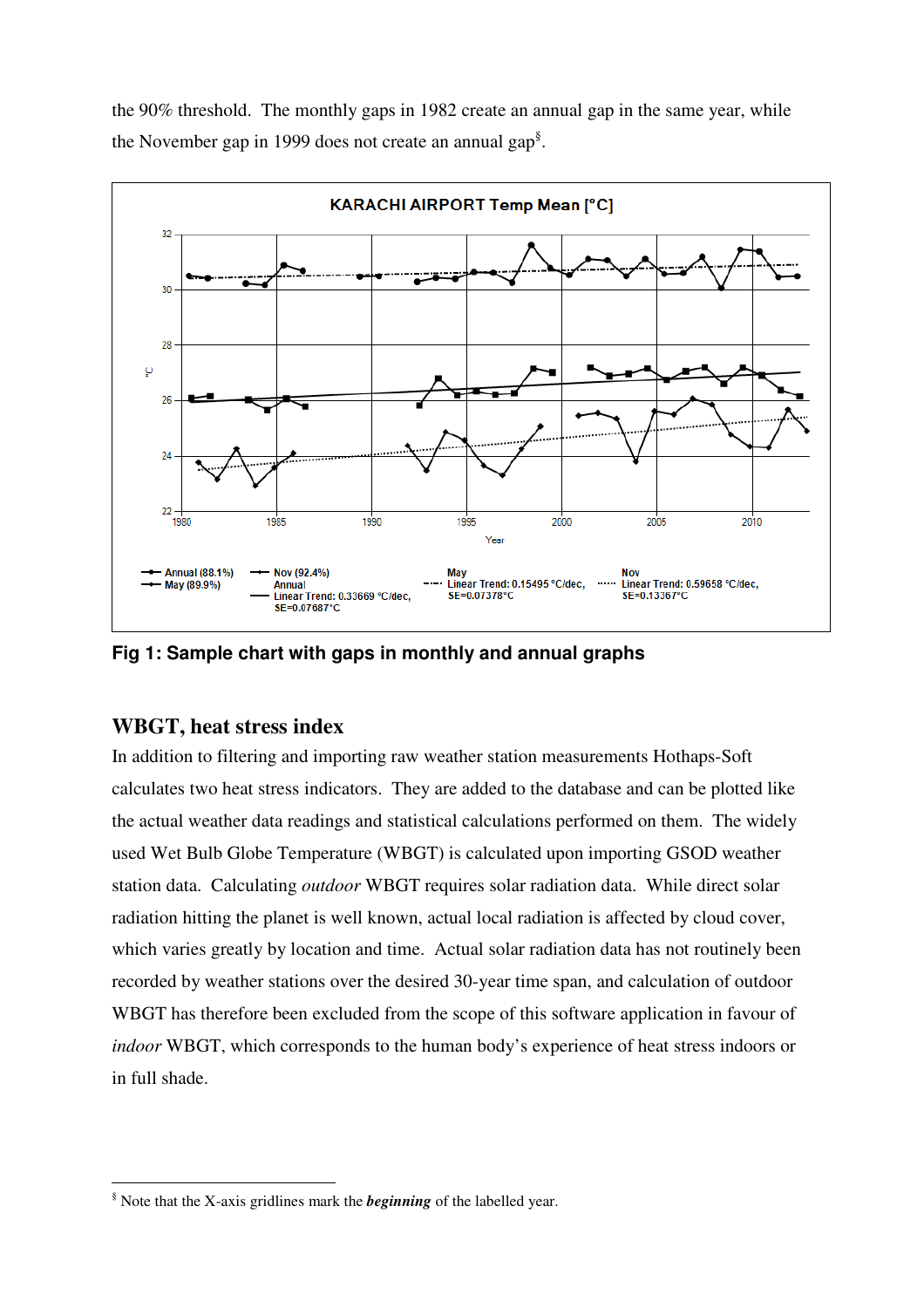WBGT normally also requires knowledge of the prevailing *wind speed*. While wind speed is part of the GSOD data set, its availability is often patchy. If the same rigorous criteria (i.e. 90% data density) used for the other readings were applied to wind speed, available WBGT values would be very sparse. For WBGT in the shade a constant wind speed of 1 m/s was used, as this corresponds to the air movement over skin generated by a person moving at walking speed, an assumption that would apply to *working people* involved in continuous physical labour.

If it is assumed that indoors, or full shade, heat exposure does not include radiant heat from the sun (or other source), the variables needed for WBGT calculations are Ta (air temperature) and Td (dew point temperature) (Lemke & Kjellstrom 2012).

Accurate indoor WBGT calculations commonly rely on *hourly* temperature and humidity profiles. Because readily available *daily* station data is used as the source Lemke and Kjellstrom's formula was used to calculate three different WBGT values, based on Tavg (average daily temperature), Tmax (maximum temperature) and the *midway point* between these two. Typical hourly WBGT modelling (Kjellstrom et al. 2013) has shown that WBGTmax corresponds to the WBGT during the four hottest hours (e.g. 12noon to 4pm), WBGTmid to the next hottest four hours (10am-12noon and 4-6pm) and WBGTavg to the third hottest four hours (8-10am and 6-8pm). Our analysis of indoor and outdoor WBGT in selected hot locations (Kjellstrom et al. 2013 and private communication) has shown that in the full sun during hot afternoons WBGT will be approximately 2.5 C higher than the indoor WBGT.

### **UTCI, heat stress index**

The Universal Thermal Climate Index (UTCI) is a heat stress index based on the physiological response of humans to heat in a specific physical activity setting (walking on flat ground at  $4 \text{ km/hr} = \text{approx. } 1.1 \text{ m/s}$  (Bröde et al. 2011). The actual index requires sophisticated physiological modelling (Fiala et al. 2001), however, this has been converted to a 200+ term regression formula that is available from the UTCI website (Bröde 2009) which is used by Hothaps-Soft to calculate UTCImax, UTCImid and UTCIavg as outlined in the WBGT section above.

While UTCI is a rational heat index (based on human physiology), WBGT has been tested in real situations and has well determined limits to permissible work under different heat stress conditions (ISO 1989, ACGIH 2009).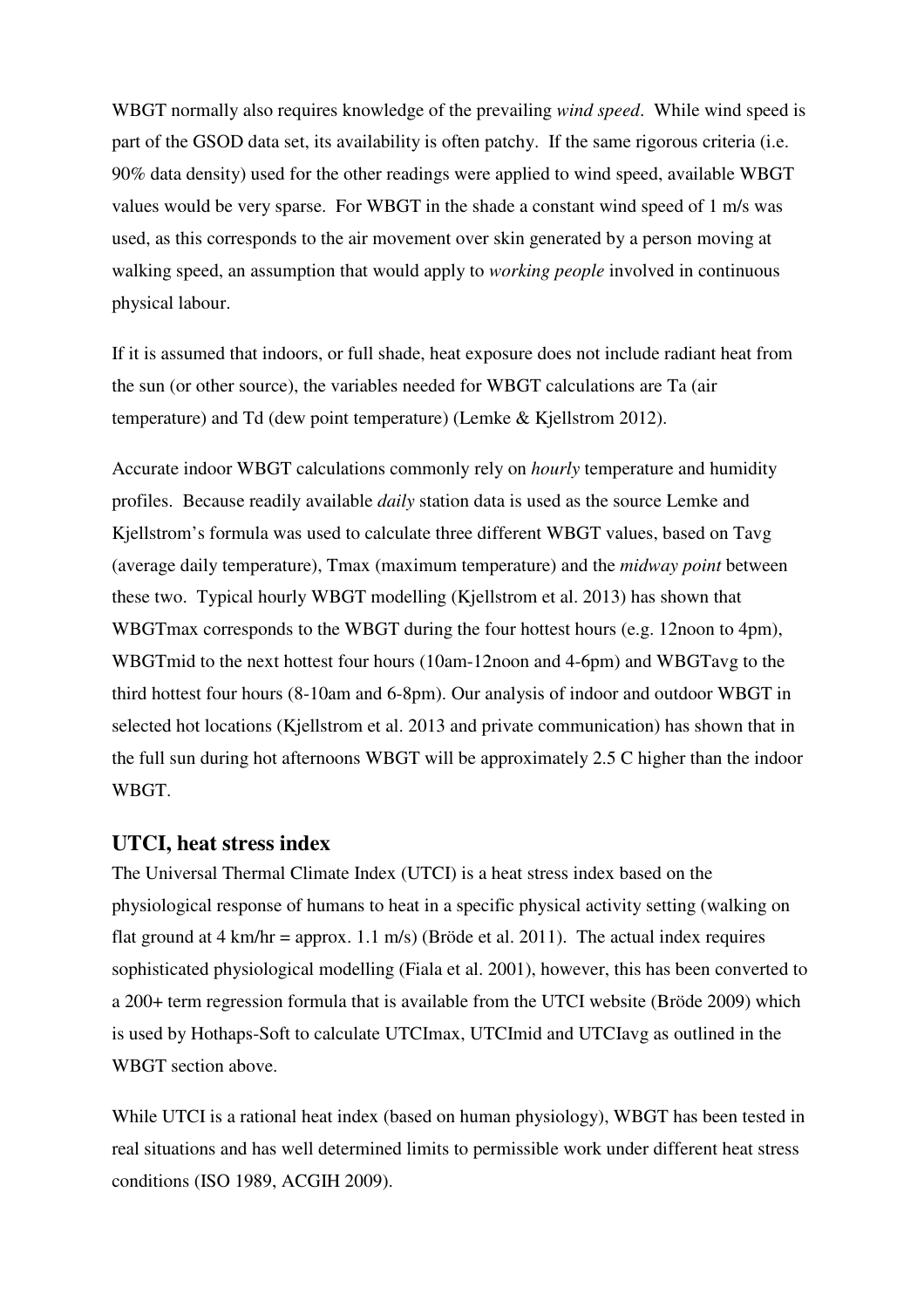# **RESULTS, GRAPHICAL OUTPUTS**

After the user selects a range of stations, values (e.g. temperatures, dew point) and time modes (e.g. monthly, annual or specific months, and/or year ranges respectively) the following outputs can be generated by Hothaps-Soft:

# **Distribution charts**

Box and whisker plots can be produced to show the statistical distribution of the chosen reading(s). The box-plot percentiles can be customised, as can be the display of mean and median. The example chart in Figure 2 gives the data distributions over 2 different year periods, and clearly shows higher mean temperatures for each month and higher variability for certain months (Jan, Jun, Dec) during the recent 5 years compared to 1981-1985.

Text sizes, grid lines, legends and colours can be customised. Chart data can be exported numerically; charts themselves can be saved as PNG or JPG files to be used in report manuscripts.



**Fig 2 Sample data distribution chart**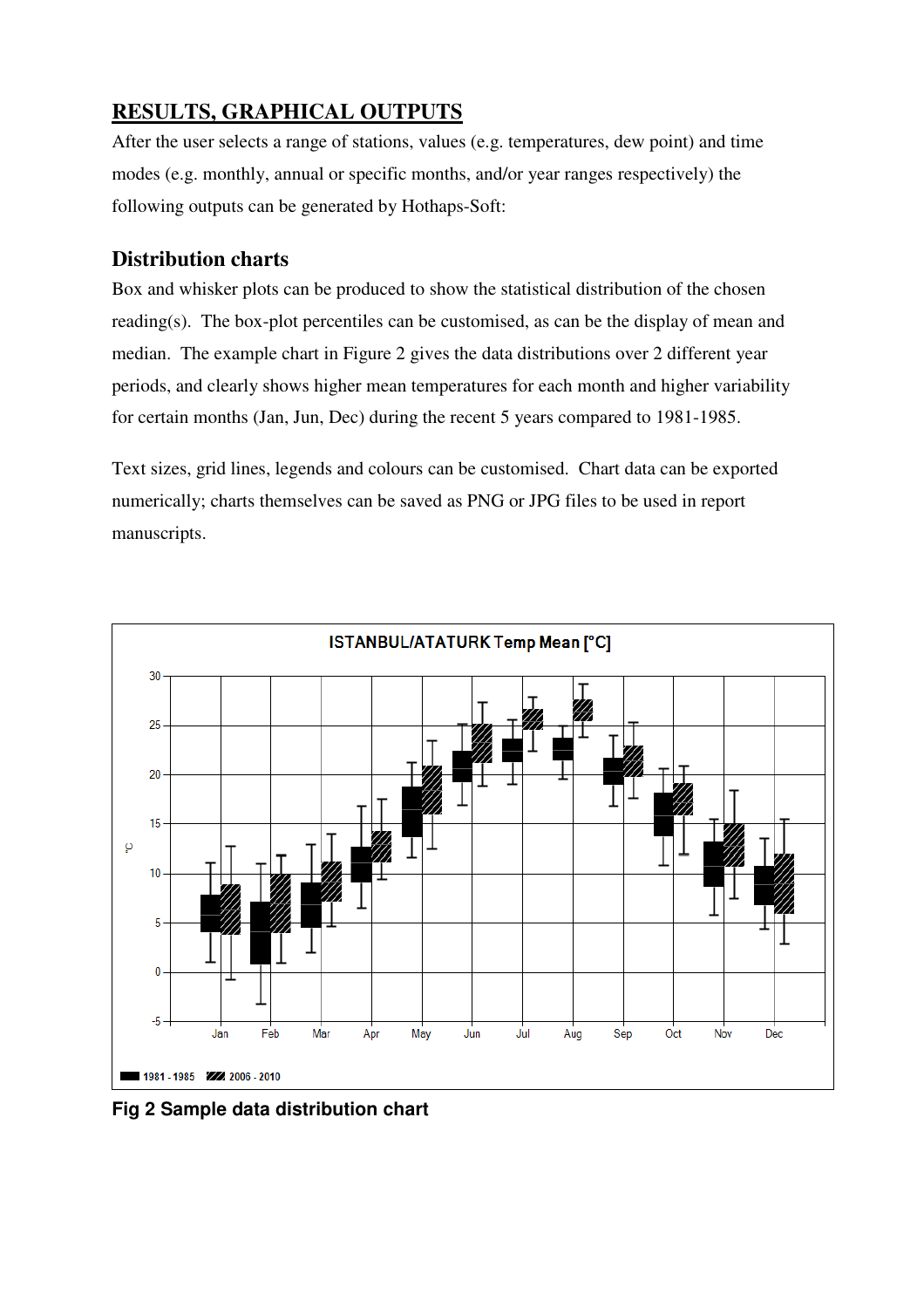# **Time value charts**

Figure 1 shows an example of a typical XY-graph of one weather station's time trend for one selected measurement and three time modes (*annual, May* and *November averages*). Any number of stations, measurements and time modes can be combined in a chart.

Fitted trend lines are optional. If selected, linear trend lines are accompanied by slope coefficient and standard error in the legend (Figure 1). Also available are logarithmic and polynomial trends. Trends (regression) are calculated even with incomplete data.

Additionally, CRU-3 graphs (data taken from a grid cell that contains the selected weather station) can be overlaid to serve as a quality reference, and to cover sections where no reliable GSOD data is available (Figure 3). As the CRU reference represents data homogenised over the 0.5x0.5 degree grid cell by including a range of applicable weather stations (Mitchell & Jones 2005), urban heat island effects can be studied when overlaying an urban weather station with gridded CRU data.



**Fig 3 Sample chart including CRU-reference** 

While airports are usually located away from built-up areas, weather station and CRU grid cell reference will not be too dissimilar (Figure 3). However, Figure 4 contrasts annually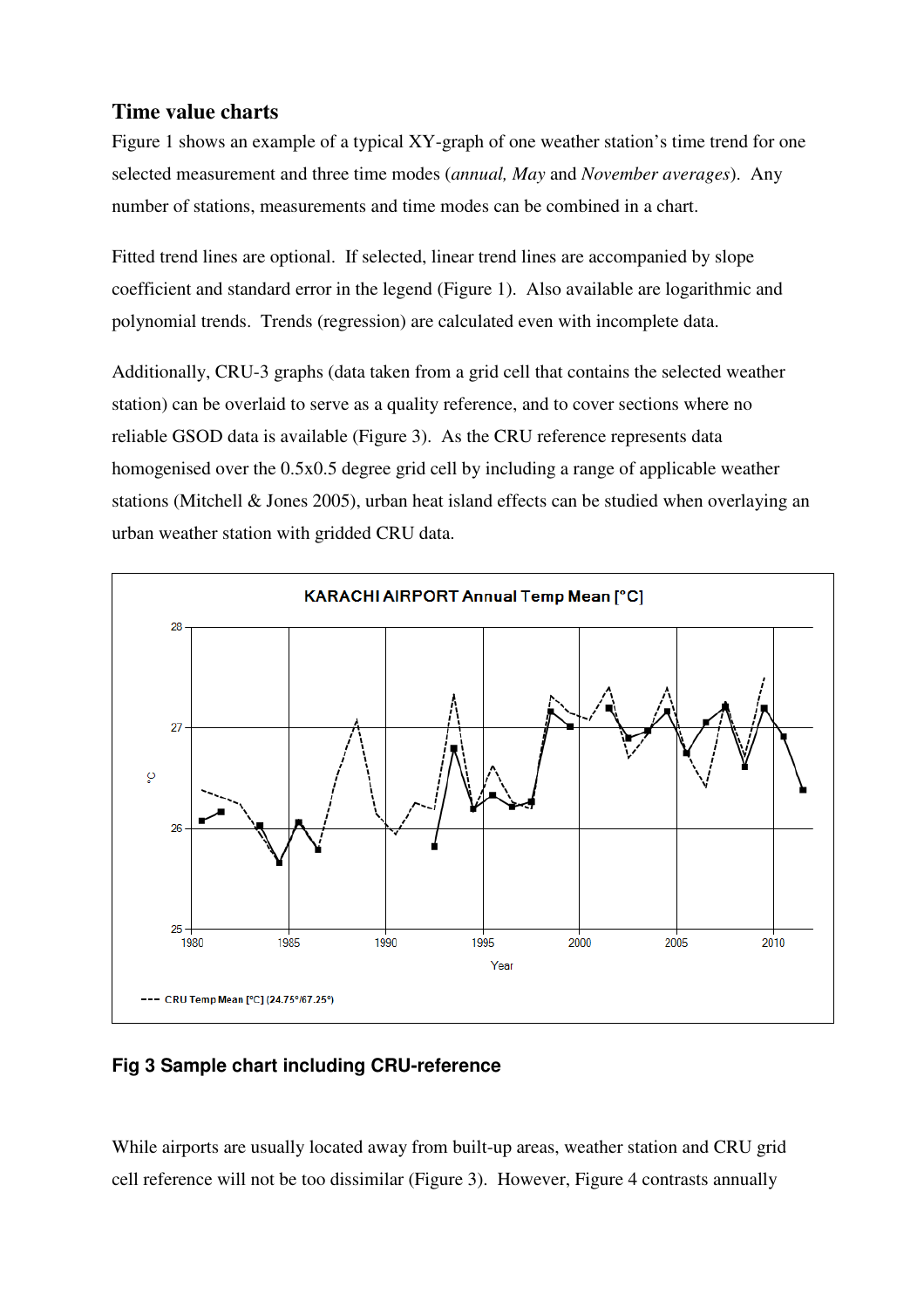averaged maximum temperatures recorded by Melbourne's (Australia) central city weather station with the relevant homogenised gridded data. The urban trend is twice that of the reference grid, and the actual temperatures recorded in the city over the last 10 years are about 1 degree higher than the average for the grid.

Text sizes, grid divisions, legend positions and colours can be customised. Again, charts and their underlying data can be exported graphically and numerically.



**Fig 4 Comparison between an urban station and homogenised grid cell data** 

### **Threshold charts**

While common climate analysis focuses on average trends, the trends in the tails of a distribution are often much more pronounced. Hence Hothaps-Soft incorporates a *threshold analysis*. Similar to time value charts, customisable threshold charts can be produced, where the Y-axis displays the number of days per year that a station's readings exceed a threshold specified by the user. Figure 5 shows the number of days exceeding 35 °C annually in Athens. The trend line indicates that the number of days with Tmax above  $35^{\circ}$ C has increased by nearly 6.5 days per decade (standard error 1.25 days). Unlike the time value charts described above, where annual or monthly *averages* are plotted, threshold charts use *daily data* and allow the identification of weather extremes like heat waves, which are usually masked when observing average values.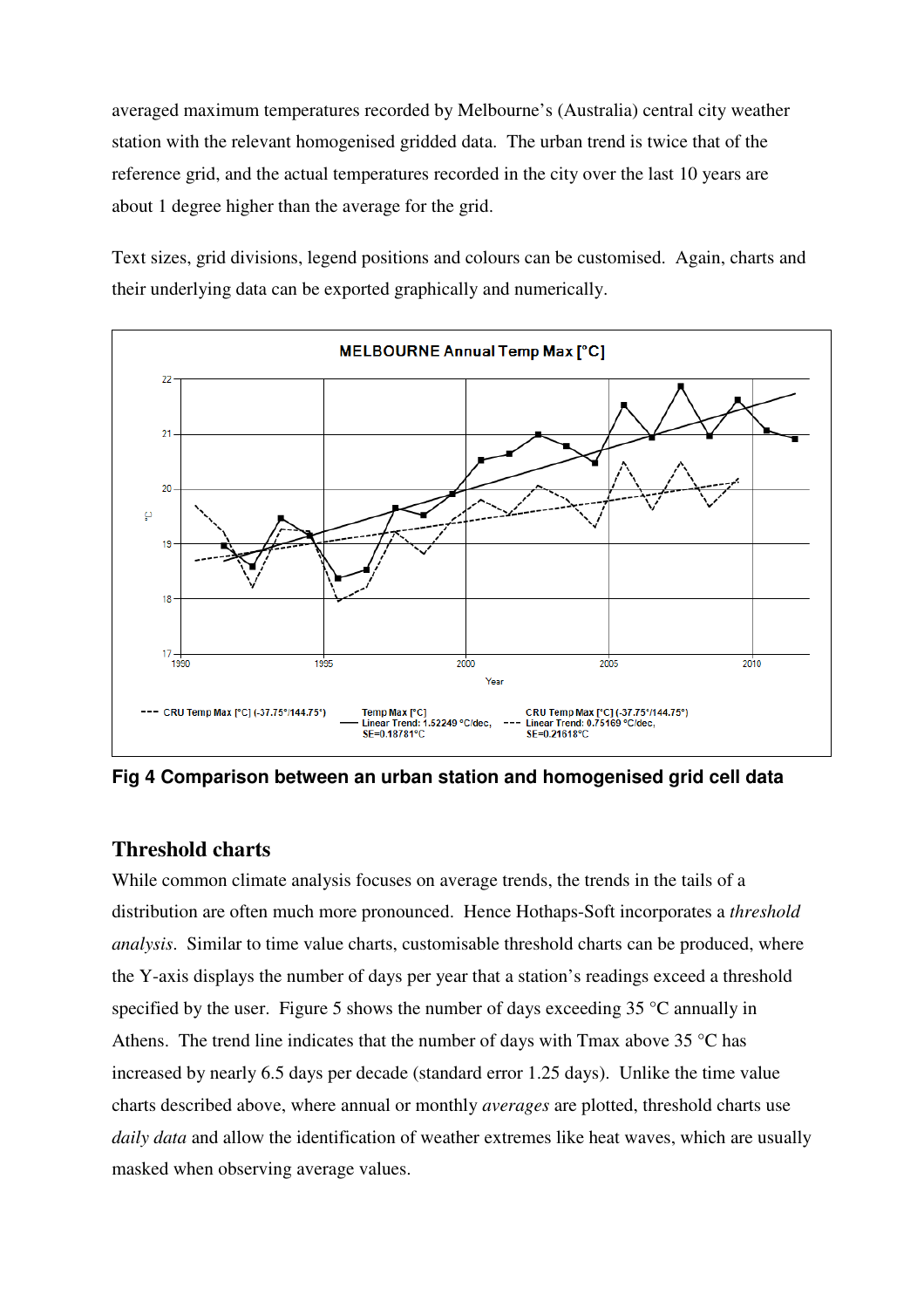

**Fig 5 Sample threshold chart** 

# **RESULTS, NUMERICAL OUTPUTS**

### **Averages, regressions, residuals**

After the selection of stations, values (e.g. temperatures, dew point) and time modes (e.g. annual or specific months), averages, regressions and residuals can be calculated and exported, for example, into a spreadsheet.

# **Numerical representation of plots and trend lines in graphic outputs**

The numerical data underlying any of the charts, including optionally enabled trend lines or CRU reference data, can be exported in the form of comma-delimited text files for further processing using other software tools.

# **Daily data**

The daily data used as the source, i.e. raw measurements and calculated heat indices, can be exported in the form of comma-delimited text files for further processing using other software tools.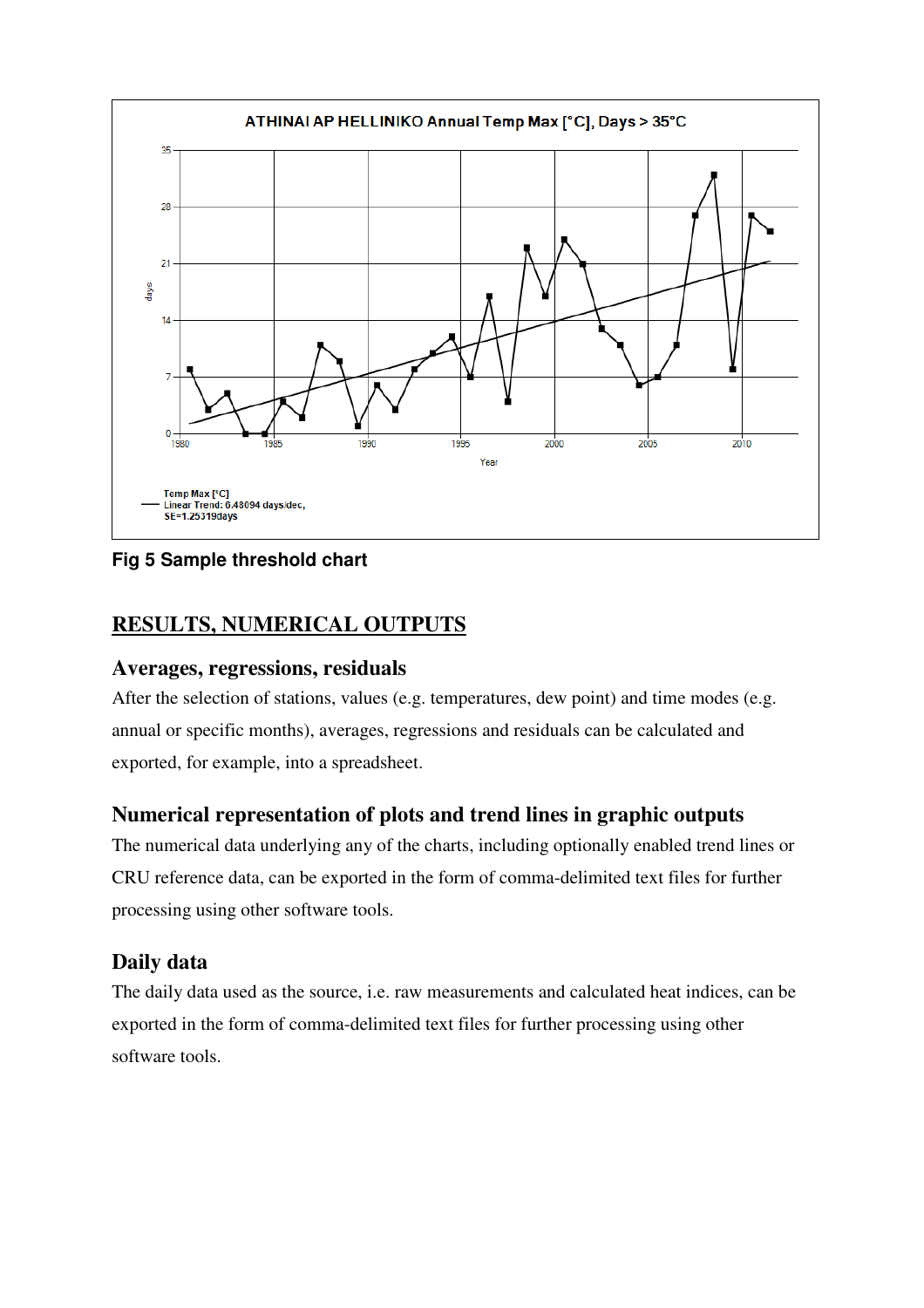### **DISCUSSION**

The relationship between GSOD data and the quality control processed *Global Historical Climatology Network* dataset (GHCN) also available from NOAA, has been summarised in the YALE forum on Climate Change & the Media (Hausfather 2010). GSOD covers more stations than GHCN since 1973, and *significantly* more stations from 1992. When temperatures are compared, GSOD tends to run colder (i.e. more conservative in climatechange terms) than equivalent GHCN land temperatures. While Hausfather recommends caution when interpreting GSOD data, he concludes that raw GSOD data are closely in line with the major GHCN-based land temperature series.

This discussion is significant for this software project because the GHCN dataset doesn't include humidity data, fundamental to any valid heat stress index calculations. It has also been pointed out that GHCN suffers from changes in the distribution characteristics that result from site location and urbanisation adjustments (Guttman 1996). Also, GHCN stations have been deliberately chosen to minimise any urban heat island effects and these are precisely the values researchers are trying to capture to make meaningful predictions about places where most people live and work.

This software was developed as a contribution to the tools available for the HOTHAPS global research programme on how heat exposure affects working people (Kjellstrom et al. 2009b). It has been tested in different locations, and data and charts resulting from Hothaps-Soft have already been published (Kjellstrom et al. 2011 2012a 2012b 2013).

The rapid access to these large historic climate data sets is considered a major advantage for the various teams involved in HOTHAPS (Kjellstrom et al. 2009b). The ability to compare actual weather station data with grid cell based estimates from the CRU is a valuable feature, as it provides a rapid method to assess the likely validity of the climatic conditions indicated by the weather station in question.

There are a number of tools and software products that allow the extraction and graphic representation of weather station data. The National Climatic Data Center (NCDC) at NOAA permits users to view selected variables and stations contained in the GSOD dataset free of charge. The web-based interface produces line graphs based on otherwise unprocessed daily records. The user can adjust the X-axis resolution (entire period, one year or one month) and scroll through the time period. This tool is useful to ascertain which data points are available, and possibly to locate extreme weather events. It gives immediate access to all weather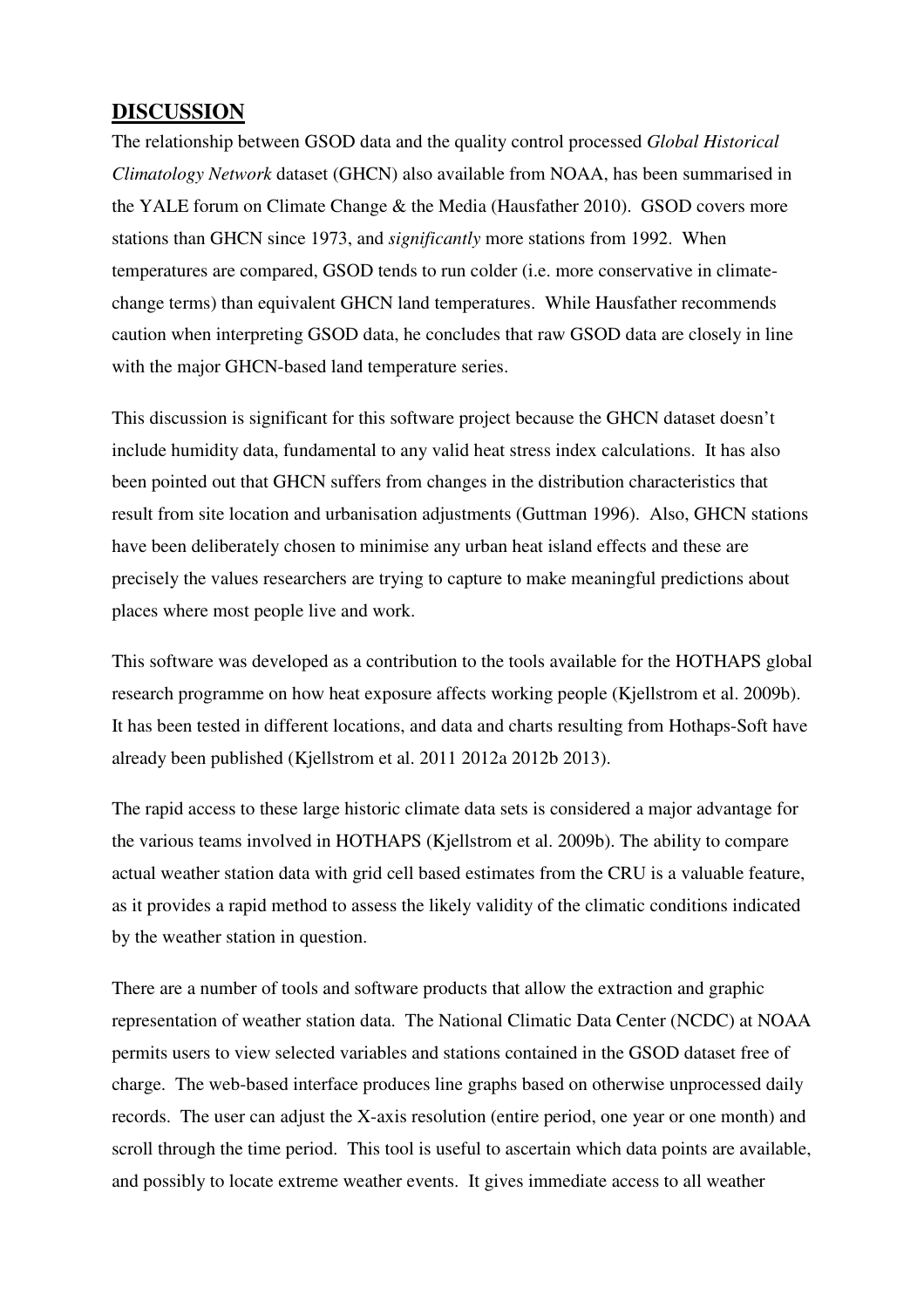stations catalogued by NOAA, and charts can be printed. However, it offers only very limited choices to customise and combine graphs, has no statistical features like trend lines, averages, distributions etc., and no heat stress indices.

The software project MeteoInfo (Wang 2012) accepts spatial (gridded) meteorological input in a variety of formats. It allows viewing and analysing interactively. The outputs are generally maps, offering GIS functionality specialised for weather/climate data use. In addition to the free software package, the author freely distributes class libraries<sup>\*\*</sup> for use by other software developers. This software tool allows some excellent geographical view of meteorological data. It doesn't seem to include statistical or heat stress related functionality. It is conceivable that with appropriate pre-processing of gridded data MeteoInfo might be able to produce spatial views of heat stress indices.

A Windows toolkit was has been developed for providing a wide variety of mainly statistical functions that can be performed on palaeo-environmental data, published under C2 (Juggins 2010). Data can be imported and exported in a number of different formats. The package includes modelling tools that derive transfer functions from a combination of datasets. Data can be analysed and viewed in a spreadsheet-like interface as well as in a number of chart types. C2 appears to be a specialised set of tools suitable for processing, analysing and viewing climate data sets and models. With a capacity of 20,000 observations (rows) it may well be suitable to analyse for example GSOD station data. The mathematical and statistical features of this program exceed that of the software described here, which has been primarily designed for ease of use and for initial analysis of climate conditions and trends at a specific location.

The popular Gapminder software (Rosling 2005) is significant and different from any other tool as it allows advanced dynamic presentation of various health, socio-economic and environmental data for countries. Sub-country data are also available for some countries. It presents time trends in the form of animated coloured bubbles that move spatially and change size. The graphics are a very effective medium to demonstrate statistical variables as they develop over time. Rosling has given many stimulating lectures in his field of world ecology, population, wealth and health using this tool. While climate and heat stress data can potentially be used as input, it has to be noted that the data needs to be prepared and processed before it is suitable for presentation in Gapminder. This software is not a

 $\overline{a}$ 

<sup>\*\*</sup> A class library is a set of software components giving the developer access to features and functions.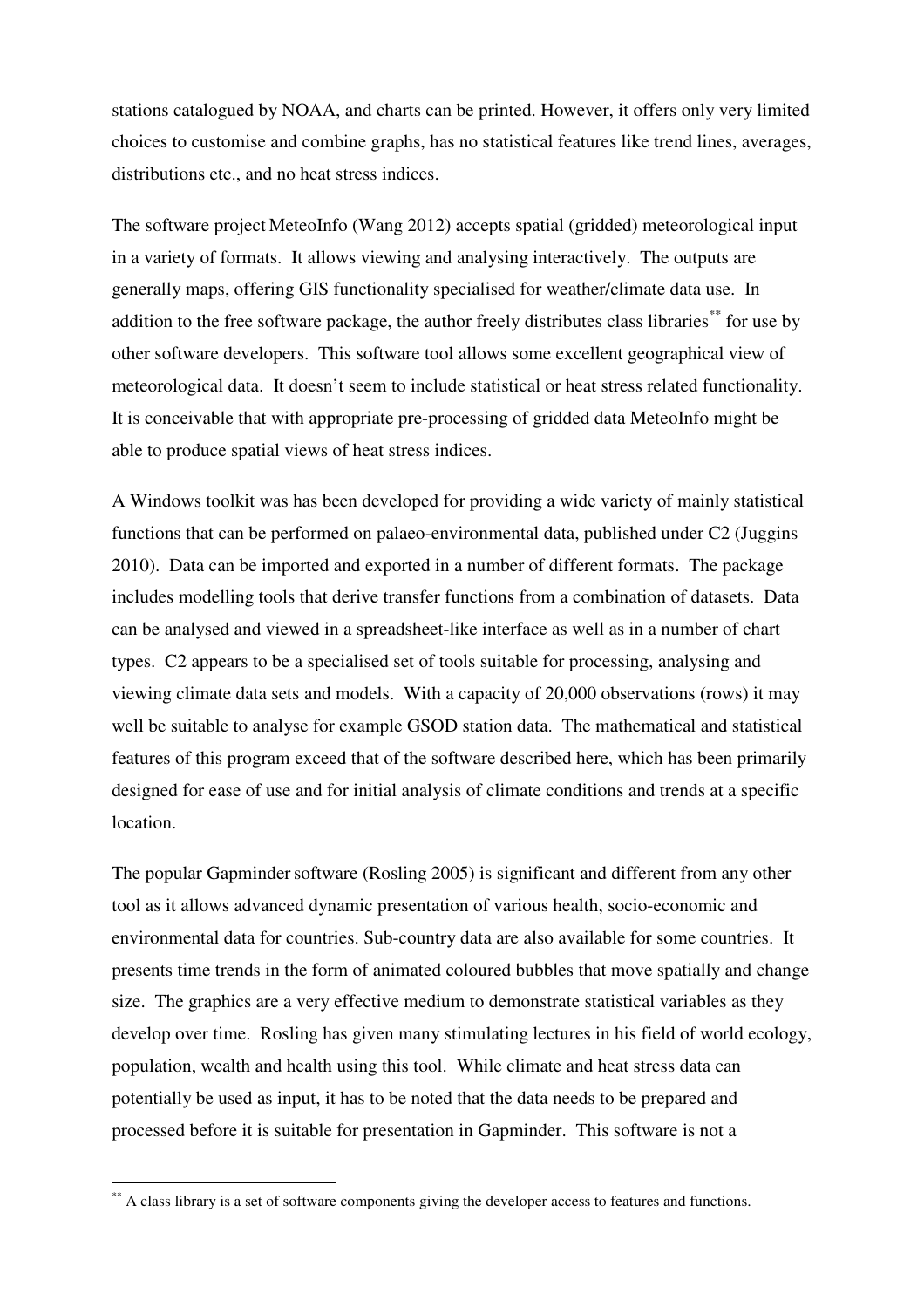replacement for graphic outputs required in printed publications and will not quantify time trends, provide data reliability information or other common statistics.

There are software tools for both, online and offline use, all suited to different specific areas in the wider field of analysing and presenting climate data. The software presented in this paper covers specific aspects of the needs in the climate and health research arena, which are not easily available with other software. This includes analysing raw data numerically in several ways, presenting data in customisable, publishable graphical formats, calculating heat stress indices, making all visual and calculated outputs available in numeric form for further processing, and executing Hothaps-Soft on a minimal hardware platform without installation or the need for an Internet connection (as dictated by some locations of the developing world).

Hothaps-Soft has been documented by way of a 3-level manual set (introduction/features, manual and technical reference). It has been tested among a group of researchers and is currently undergoing beta testing. Thus far, it has been well received by users. Access to Hothaps-Soft may be gained via the development team's website www.climatechip.org

### **CONCLUSIONS**

The work described here is a snapshot in the process of adapting a software tool designed to meet the needs of researchers in the field of climate data observations mainly focussed on human health impacts. It allows a rapid analysis and importation of weather station and global grid cell data, and produces versatile graphic and numeric outputs. Small memory devices make the software highly portable, able to be fitted and run on a single 8GB flashdrive, including the database as well as the raw input data.

While the software meets the current needs of the HOTHAPS research group (Kjellstrom et al. 2009b), further improvements and additions are envisaged. Some usability issues have already been identified and it is likely that more will be found by the beta-testing community. In addition, there are suggestions for new features and outputs as research methods progress. The internal architecture of Hothaps-Soft is designed to accommodate changes and ongoing development.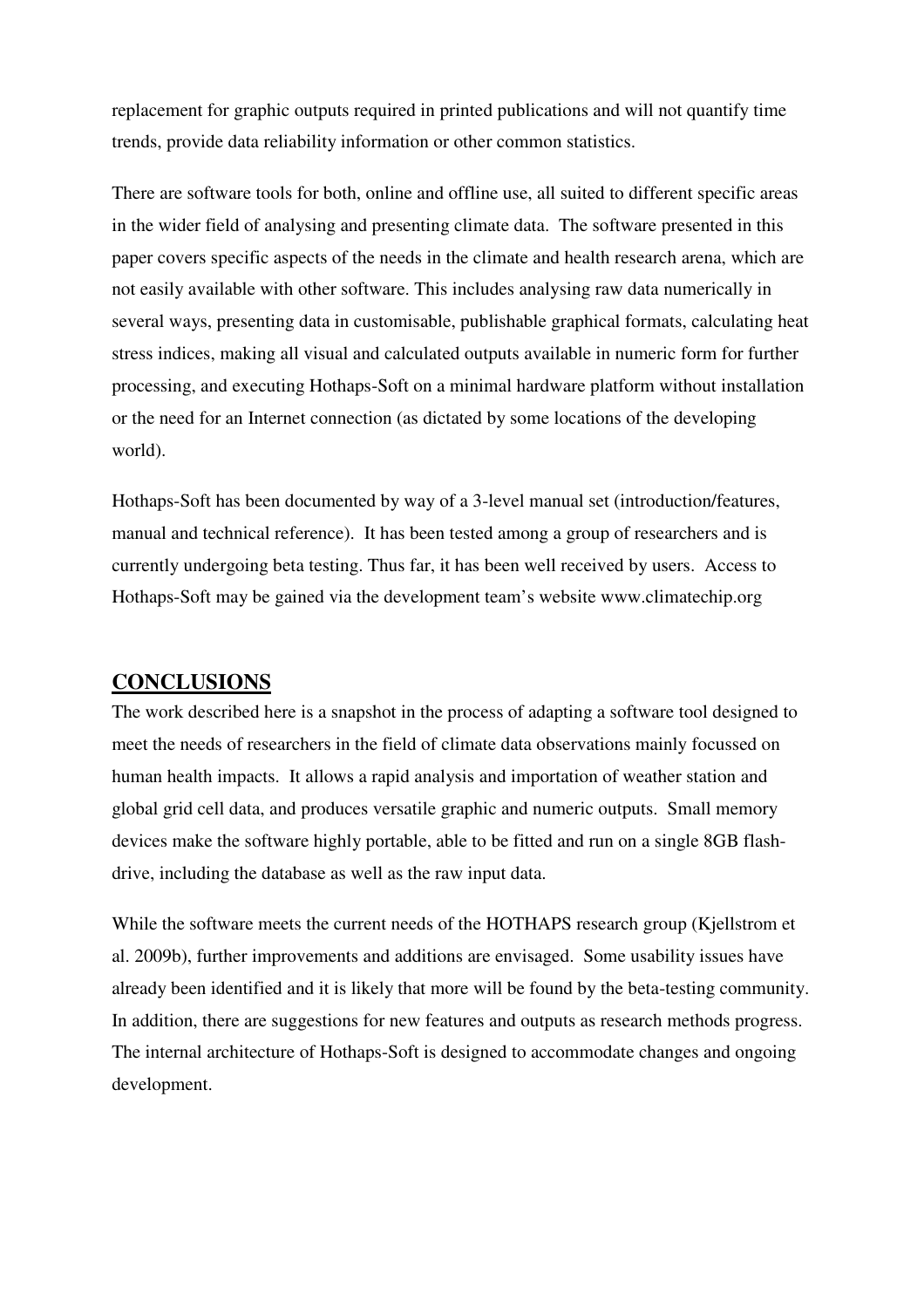# **REFERENCES**

ACGIH (2009) TLVs for chemical substances and physical agents & Biological exposure indicators. Cincinatti, American Conference of Government Industrial Hygienists.

Bröde P, Fiala D, Blazejczyk K, Holmér I, Jendritzky G, Kampmann B, Tinz B, Havenith G (2011) Deriving the operational procedure for the Universal Thermal Climate Index UTCI. International Journal of Biometeorology: Special issue (UTCI)

Bröde P (2009) FORTRAN code of the UTCI formula www.utci.org/public/UTCI Program Code/UTCI\_a002.f90 (accessed May 2013)

CRU-3, Climatic Research Unit at the University of East Anglia, CRU-3 download site: badc.nerc.ac.uk/browse/badc/cru/data/cru\_ts\_3.10 (accessed October 2012)

Fiala D, Lomas K, Stohrer M (2001) Computer predictions of human thermoregulatory and temperature responses to a wide range of environmental conditions. International Journal of Biometeorology 45, 143-59

GHCN (2012) Global Historical Climatology Network. National Atmospheric and Oceanographic Administration, USA: http://www.ncdc.noaa.gov/oa/climate/ghcn-daily (accessed May 2013)

GSOD (2012) Global Summary of the Day. National Atmospheric and Oceanographic Administration, USA: www7.ncdc.noaa.gov/CDO/dataproduct (accessed May 2013)

Guttman NB (1996) Statistical Characteristics of U.S. Historical Climatology Network Temperature Distributions, Climate Research: www.int-res.com/articles/cr/6/c006p033.pdf (accessed May 2013)

Hausfather Z (2003) YALE forum on Climate Data and the Media. Yale University Forum. www.yaleclimatemediaforum.org/2010/08/an-alternative-land-temperature-record-may-helpallay-critics-data-concerns (accessed May 2013)

Hickman L, Randerson J (2009) Climate sceptics claim leaked emails are evidence of collusion among scientists. The Guardian.

www.guardian.co.uk/environment/2009/nov/20/climate-sceptics-hackers-leaked-emails (accessed May 2013)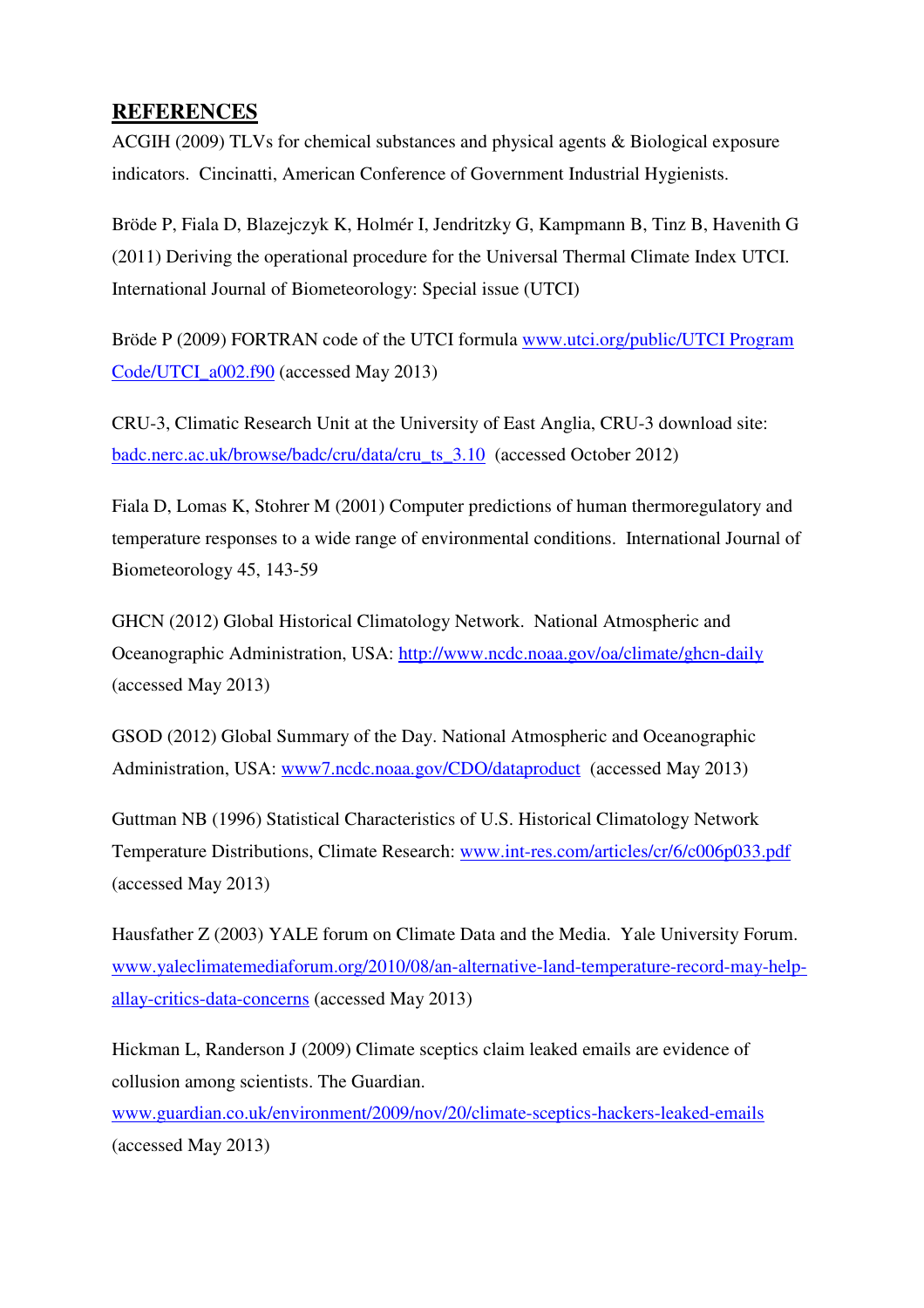IPCC (2007) Climate Change 2007: The physical science basis. Summary for policymakers. Contribution of working group I to the fourth assessment report. Geneva: The Intergovernmental Panel on Climate Change.

ISO (1989) Hot environments - Estimation of the heat stress on working man, based on the WBGT-index (wet bulb globe temperature). ISO Standard 7243. Geneva: International Standards Organization.

Juggins S (2010) C2 Windows program, Newcastle University, www.staff.ncl.ac.uk/staff/stephen.juggins/software/C2Home.htm (accessed May 2013)

Kjellstrom T, Holmer I, Lemke B (2009a) Workplace heat stress, health and productivity an increasing challenge for low and middle-income countries during climate change. Global Health Action 2: Special Volume, pp. 46-51. (DOI: 10.3402/gha.v2i0.2047)

Kjellstrom T, Gabrysch S, Lemke B, Dear K (2009b) The "HOTHAPS" program for assessment of climate change impacts on occupational health and productivity: An invitation to carry out field studies. Global Health Action: www.globalhealthaction.net. DOI 10.3402/gha.v2i0.2082.

Kjellstrom T, Lemke B, Otto M (2011) Climate change, occupational heat stress and impacts on health and productivity in Africa. African Newsletter on Occupational Health and Safety, Dec 2011, 21, 44-47.

Kjellstrom T, Lemke B, Otto M, Dear K (2012a, in press) Global assessment of the health impacts of climate change: Occupational heat stress. Technical report for the WHO.

Kjellstrom T, Lemke B, Otto M (2013) Mapping occupational heat exposure and effects in South-East Asia: Ongoing time trends 1980-2009 and future estimates to 2050. Industrial Health 51: 56-67.

Kjellstrom T, Otto M, Lemke B (2012b, in press) Manual for the Hothaps-Soft software for analysis of local climate conditions based on existing weather station data. Technical Report, HEIT, New Zealand.

Lemke B, Kjellstrom T (2012) Calculating workplace WBGT from meteorological data. Industrial Health, 50, 267-278.